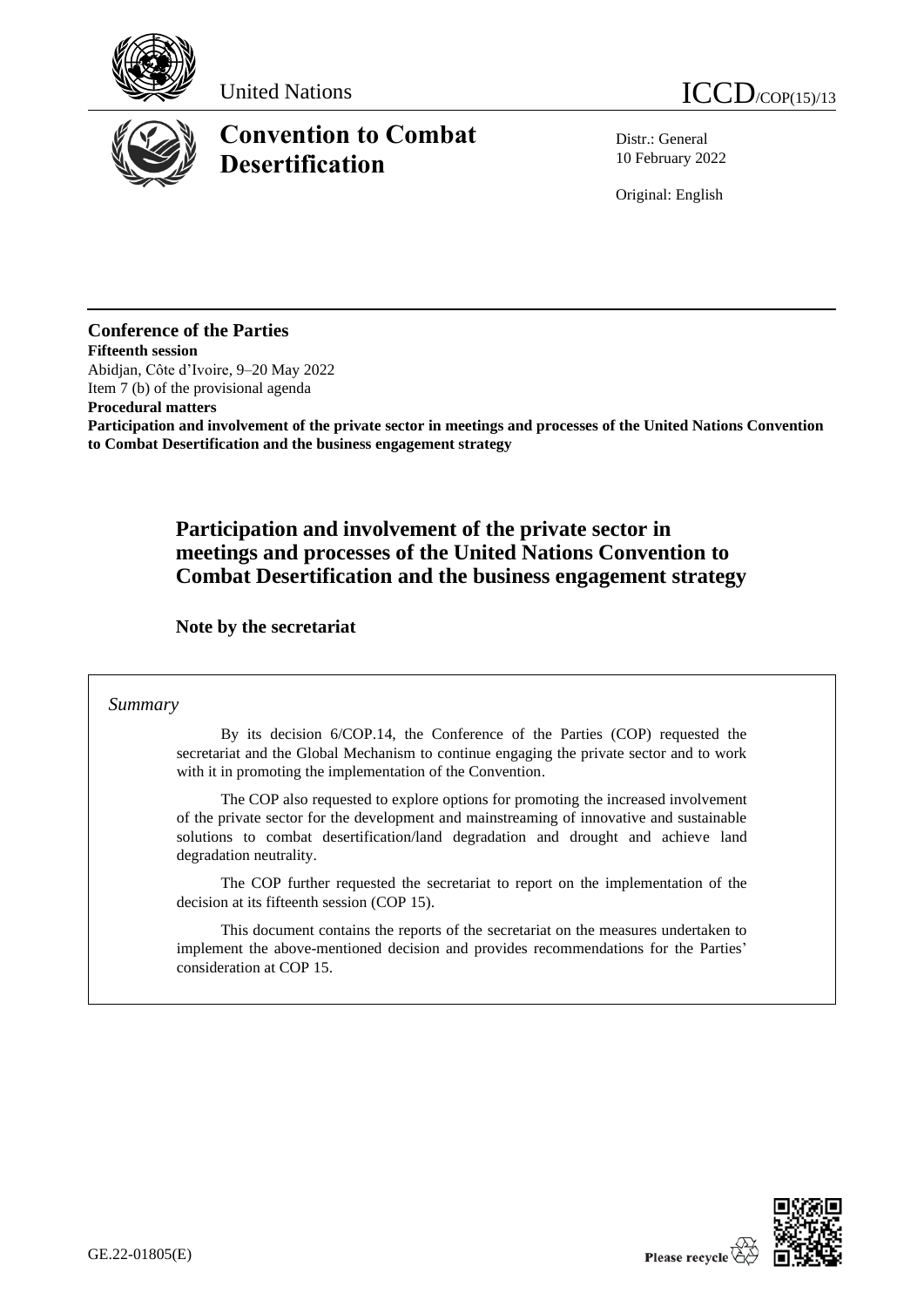## **ICCD/COP(15)/13**

## Contents

|      |           |  | Paragraphs | Page           |
|------|-----------|--|------------|----------------|
| Ι.   |           |  | $1 - 3$    | 3              |
| П.   |           |  |            | 3              |
|      | A.        |  | $7 - 9$    | 3              |
|      | Β.        |  | $10 - 16$  | $\overline{4}$ |
| III. |           |  | $17 - 51$  | 5              |
|      | A.        |  | $19 - 21$  | 5              |
|      | <b>B.</b> |  | $22 - 26$  | 6              |
|      | C.        |  | $27 - 32$  | 6              |
|      | D.        |  | $33 - 37$  | 7              |
|      | Е.        |  | $38 - 40$  | 8              |
|      | F.        |  | $41 - 46$  | 8              |
|      | G.        |  | $47 - 51$  | 9              |
| IV.  |           |  | $52 - 56$  | 9              |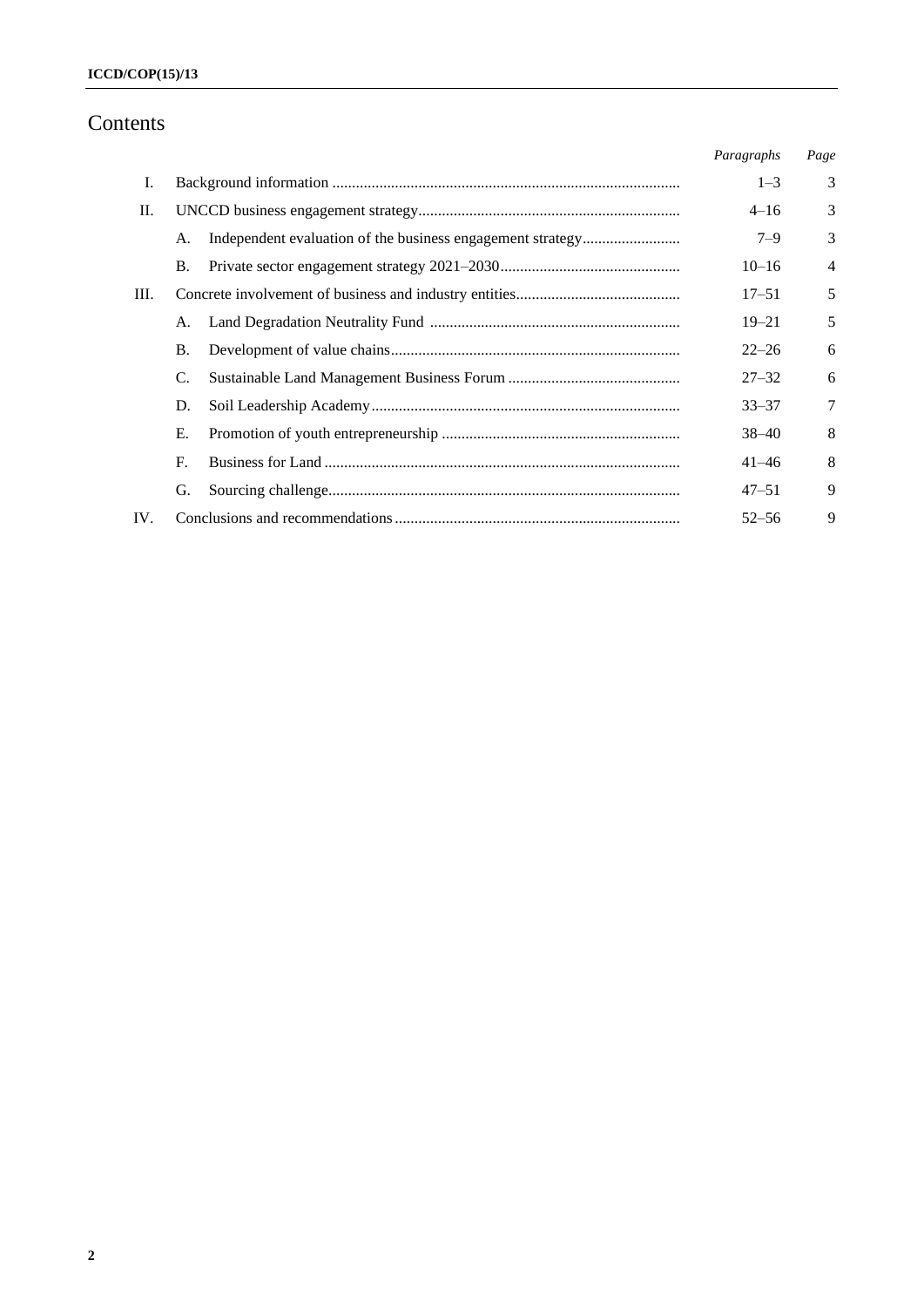## **I. Background information**

1. Decisions 5/COP.11, 6/COP.12, 6/COP.13 and 6/COP.14 lay the foundations for the secretariat and the Global Mechanism (GM) to promote the involvement of business and industry entities in meetings and processes of the United Nations Convention to Combat Desertification (UNCCD).

2. The secretariat has developed a business engagement strategy (BES) outlining the objectives, modalities and conditions of UNCCD partnerships with business and private entities. The BES was presented for the consideration of the Parties at the twelfth session of the Conference of the Parties (COP 12) and has since governed the relations between UNCCD bodies and institutions and the private sector.

3. At COP 14, Parties encouraged the secretariat and the GM to continue engaging with the private sector within the framework established by the BES, and to explore options for promoting the increased involvement of the private sector for the development and mainstreaming of innovative and sustainable solutions to combat desertification/land degradation and drought (DLDD) and achieve land degradation neutrality (LDN).

## **II. UNCCD business engagement strategy**

4. Following the request of the COP, the secretariat and the GM have continued using the BES to engage with the private sector. This exercise has been undertaken together with a thorough review through due diligence to ensure transparency when working with specific and concrete business and industry entities.

5. The secretariat has continued its collaboration with the United Nations Global Compact and other organizations of the United Nations with the aim of sharing information and coordinating the involvement of the private sector.

6. The celebration of the 2020 Desertification and Drought Day focused on changing public attitudes around the leading driver of desertification and land degradation, including food, feed and fibre.<sup>1</sup> Within this framework, the secretariat and its partners engaged actively with companies involved in the production or manufacture of food and feed (agribusinesses, restaurants, large scale producers) as well as those involved in the fashion industry. This approach was extremely important to raise the importance of land in relation to providing important services such as the food we eat and the clothes we wear. Information on the event and the campaigns organized by the secretariat are available on the UNCCD website. 2

### **A. Independent evaluation of the UNCCD business engagement strategy**

7. A study of UNCCD business sector engagement was commissioned by the secretariat in 2020–2021, including an evaluation of business sector engagement and, building on the findings of the evaluation, the development of elements for a new business sector engagement strategy.

8. The evaluation recommended the following to the secretariat and the GM:

(a) The development of a long-term vision for business sector engagement with the UNCCD, identifying key strategic aims and priorities, expected results and associated modalities of collaboration. The strategy could also specify the main thematic areas of engagement;

(b) Further analysis, guidance and support targeting both country Parties and the business sector with the aim of advancing shared understanding and alignment of public and

<sup>&</sup>lt;sup>1</sup> The theme for the Desertification and Drought Day was "Food-Feed-Fibre: Sustainable production and consumption".

<sup>&</sup>lt;sup>2</sup> [<https://www.unccd.int/actions17-june-desertification-and-drought-day/2020-desertification-and](https://www.unccd.int/actions17-june-desertification-and-drought-day/2020-desertification-and-drought-day)[drought-day>](https://www.unccd.int/actions17-june-desertification-and-drought-day/2020-desertification-and-drought-day).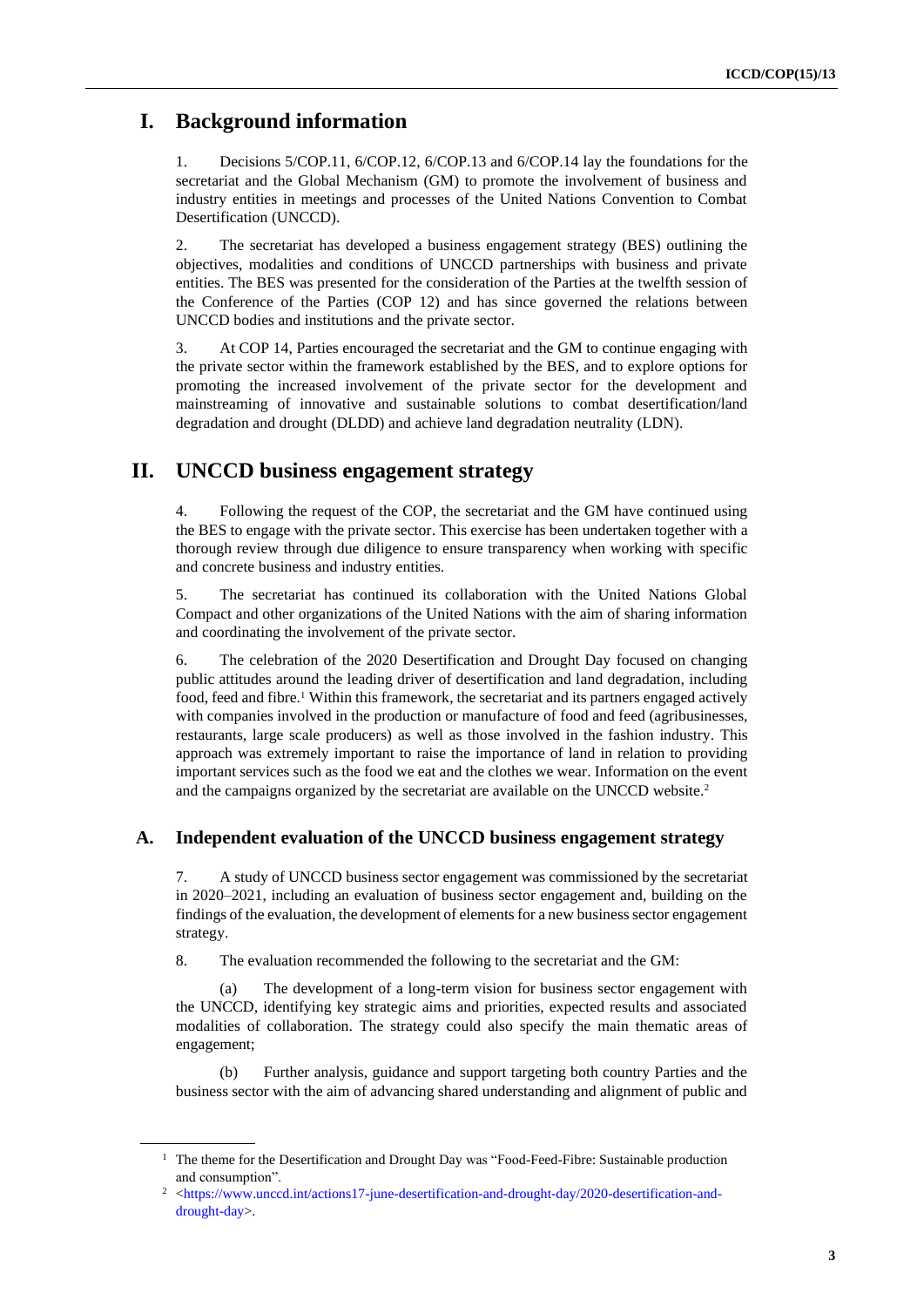private sector interests, collaboration modalities and expectations for effective country-level action addressing land;

(c) Further development of the UNCCD tools, facilities and capacity for effective business sector engagement, which may include:

- (i) a platform for the business sector to collaborate, access and share information, and exchange views on matters relevant to UNCCD priorities;
- (ii) revamping communications targeting the business sector, for improved transparency and alignment;
- (iii) reviewing the processes (e.g. around due diligence) to ensure they cover the various types of business sector actors and engagement;
- (iv) more collaboration and complementarity across the secretariat and the GM, e.g. through the creation of a business sector task team;
- (v) improving knowledge management on business sector engagement through a systematic tracking of related resources and results, and periodic reporting on related matters for external purposes; and
- (vi) internal learning and staff training on matters relevant to business sector engagement.

(d) Improving business sector engagement efficiency by focusing on strategic, high-yield partnerships, drawing on existing efforts and materials from other United Nations institutions on the matter, and engaging in collaborations with said institutions.

9. In addition to guidance-building on the evaluation recommendations, the study outlined further strategic outputs and related main deliverables as potential elements for a new UNCCD business sector engagement strategy. These outputs were defined around the broad focus areas of "Norms, Policies and Practices", "Brokering and Convening", and "Implementation Support".

#### **B. Private sector engagement strategy 2021– 2030**

10. Building on the existing UNCCD BES considered by the Parties at COP 12 and the recommendations of the 2021 independent evaluation of the BES, the UNCCD prepared a working Private Sector Strategy with the aim of partnering with the private sector in a transition towards greater sustainability for healthy lands and people.

11. The strategy focuses on both private sector engagement and private sector development. As such, it is an extension of the BES's current substantive focus to also include productive pathways that support land and ecosystem rehabilitation.

12. Achieving the Sustainable Development Goals (SDG) by 2030 will require an acceleration of transformative change and innovation in the production and consumption systems within the food, fibre and feed sectors. The SDGs cannot be achieved solely through public investment and official development assistance. Achieving SDG 15 (Life on Land) requires private sector investment and a transition to sustainable productive practices at scale. The strategy aims to support the work of UNCCD country Parties and UNCCD institutions (the secretariat and the GM) to tap into these opportunities.

13. The conversion of land for agriculture is the leading driver of land-use change, primarily to meet the demand for food, feed, fibre and bioenergy production. Changing the way we produce and consume will play a major role in reversing land degradation and biodiversity loss and mitigating climate change. The involvement of the private sector in the restoration and protection of ecosystems is key to ensure sustainable supply chains that do not threaten future generations. To contribute to this, the UNCCD plans to increase its efforts to engage the private sector to support a fundamental re-think around productive capacities in favour of nature-positive outcomes that also deliver socioeconomic benefits.

14. The overall vision of the UNCCD Private Sector Strategy 2021–2030 is that achieving the SDGs by 2030 will require accelerated transformative change and innovation in the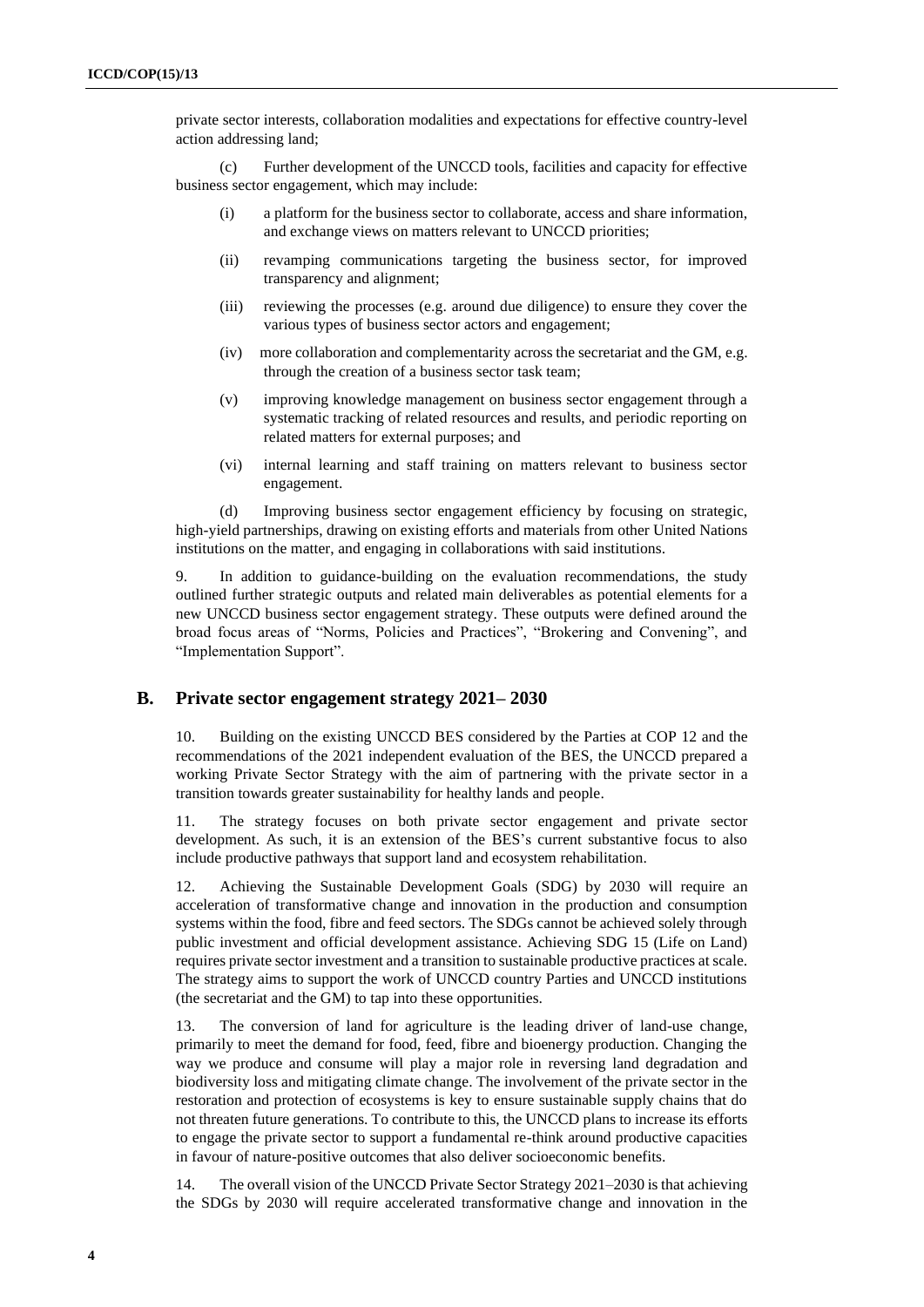production and consumption systems, particularly within the food, fibre, and feed sectors. The strategy also promotes value chains with a net positive impact on lands and people.

15. The main goal of the UNCCD Private Sector Strategy is to crowd-in private sector expertise, innovation, solutions and funding to achieve the relevant SDGs, in particular SDG 15 and Target 15.3 concerning land degradation and drought, as well as any relevant COP decisions.

16. The strategy focuses on two main objectives: (i) facilitating investments and technology for sustainable production as a catalyser for a transition to sustainable land use, and (ii) promoting the expansion of value chains for sustainable consumption for healthy lands and people. To achieve these, six key action areas are proposed:

(a) Engage strategically with multi-stakeholder investment platforms;

(b) Facilitate impact investments in favour of healthy lands;

(c) Support governments in identifying blended finance solutions;

(d) Foster the scaling up of new technologies and facilitate technology transfer in sectors with a heavy land footprint (food, feed, fibre and extractive industries);

(e) Accelerate a shift towards sustainable value chains to provide better options for consumers;

(f) Promote the consumption of land-positive products and brands.

## **III. Concrete involvement of business and industry entities**

17. In the last biennium, the secretariat and the GM have been working on and developing partnerships with business and industry entities with the aim of strengthening the involvement of the private sector in the implementation of the Convention and in the achievement of LDN.

18. The following concrete partnerships and programmes have been undertaken with the private sector following the guidelines set out in the BES and the private sector strategy.

#### **A. Land Degradation Neutrality Fund**

19. The secretariat and the GM have continued collaborating with the management of the LDN Fund in facilitating knowledge and information sharing on the operations and achievements of the Fund.

20. The secretariat also facilitated two meetings between civil society organizations (CSOs) and the LDN Fund Manager to provide information on the Fund and the potential role that CSOs could play. Two members of the current UNCCD civil society panel have been considered as members of the LDN Fund Strategic Board. The purpose of the board is to make recommendations on the Fund's strategic direction and ensure its alignment with policies to fight land degradation and climate change.

21. Additional information on the Fund was made available to the Parties at the nineteenth session of the Committee for the Review of the Implementation of the Convention (CRIC 19<sup>3</sup> ) and will be presented by the GM to CRIC 20 through the report by the GM on progress made on the mobilization of resources for the implementation of the Convention . 4

<sup>&</sup>lt;sup>3</sup> Document ICCD/CRIC(19)/3 on the Operationalization of the Land Degradation Neutrality Fund.

<sup>4</sup> Document ICCD/CRIC(20)/5.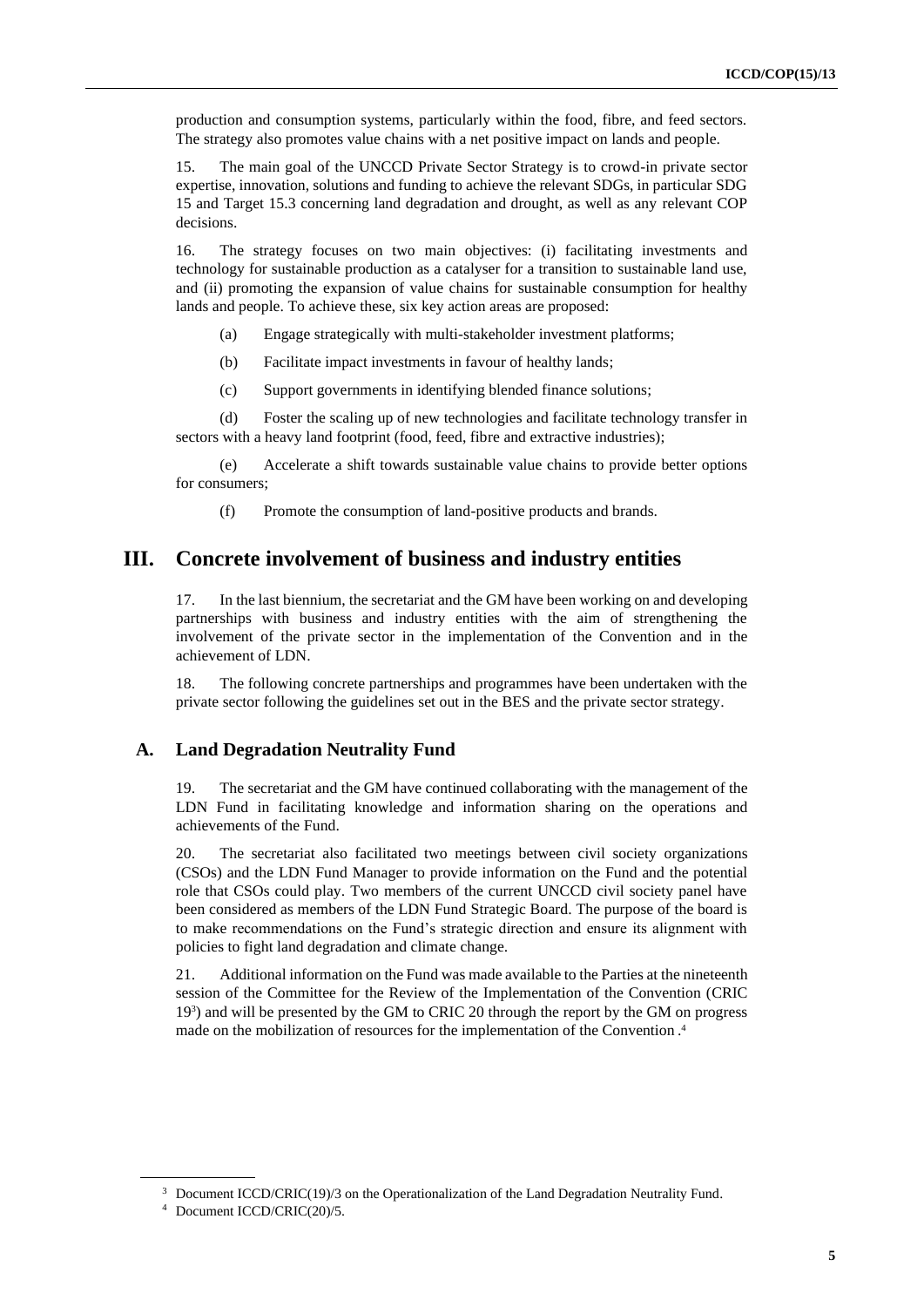## **B. Development of value chains**

22. On the basis of experiences undertaken in the Sahel region, the GM is piloting the integration of additional economic parameters to ensure increased returns on investment for local communities. This work includes:

(a) Jointly with the Food and Agriculture Organization of the United Nations, the GM is exploring the development of an automated satellite-based identification system for key tree crops in the region which will allow for the stocktaking of economic potential. This work will also include the deployment of drones to support the development of the automated system;

(b) The GM has also successfully mobilized resources for the introduction of effective and sustainable land management (SLM) practices with women farmers in rural communities in Mali.

23. From a global perspective, the GM is spearheading new research on climate change and land degradation risks faced by value chains globally. This will allow farmers and producers to prepare and adapt to climate change, while at the same time profiting from emerging opportunities.

24. The GM also continues to support the identification of innovations and new approaches in value chains. Together with the United Nations Industrial Development Organization, the GM launched a global challenge to identify key innovations in clean tech and sustainable land management. The GM also supported the World Economic Forum (WEF) in the organization of their first trillion trees challenge for the Great Green Wall (GGW).

25. The GM is supporting the government of Côte d'Ivoire in the development of the Abidjan Legacy Programme. The proposed programme will focus on the sustainable transition of key Côte d'Ivoire commodities to ensure more sustainable and regenerative land use, especially for land used for cocoa bean production. The programme will focus on both mitigation and adaptation measures and will also call for a more rapid implementation of full traceability in the cocoa bean value chain.

26. Additional information on work related to productive capacities can also be found in document ICCD/CRIC(20)/5.

## **C. Sustainable Land Management Business Forum**

27. The secretariat, together with the government of India, the Federation of Indian Chambers of Commerce and Industry and the World Business Council for Sustainable Development, organized the fifth SLM Business Forum on the sidelines of COP 14.

28. More than 100 business representatives, government officials and civil society representatives adopted a declaration<sup>5</sup> that was integrated into the final report of the COP 14. In the declaration, the participants recognized that the world must build a future that prevents, minimizes and reverses desertification and land degradation while mitigating the effects of drought.

29. They also called on all companies to join them in their collaborative effort to implement SLM practices and land restoration as part of the transition to a sustainable global economy to help halt and reverse land degradation and restore degraded ecosystems, while managing land resources sustainably to help communities prosper.

30. Businesses also emphasized their critical role in creating sustainable food and land use systems and committed to action towards a land-degradation neutral world, prioritizing solutions for SLM and soil health, value chain and landscape-based approaches, climate and

<sup>5</sup> [<https://www.unccd.int/sites/default/files/sessions/documents/2019-12/ICCD\\_COP%2814%29\\_23-](https://www.unccd.int/sites/default/files/sessions/documents/2019-12/ICCD_COP%2814%29_23-1918294E.pdf) [1918294E.pdf>](https://www.unccd.int/sites/default/files/sessions/documents/2019-12/ICCD_COP%2814%29_23-1918294E.pdf), page 18.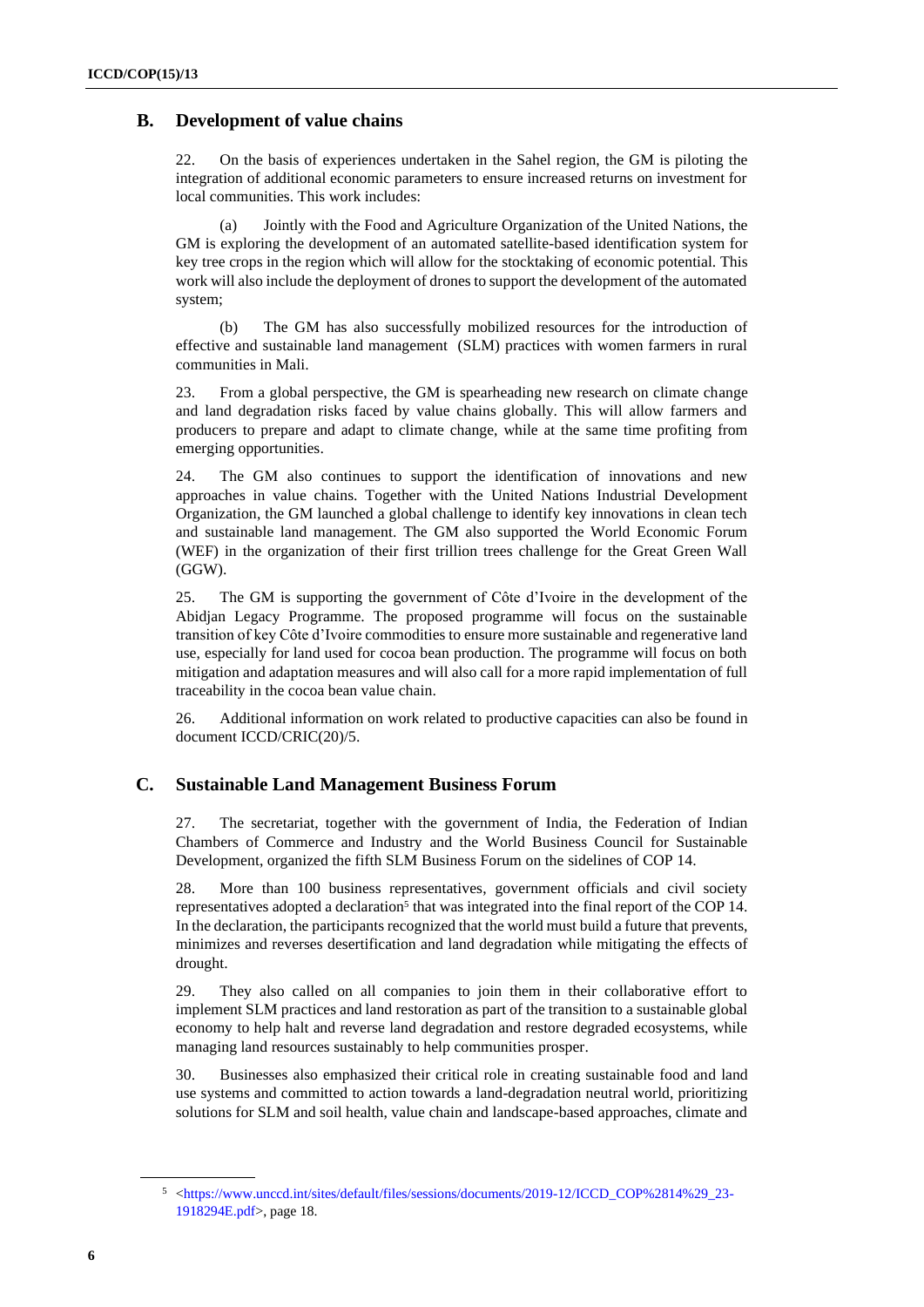water-smart solutions to help strengthen the resilience of communities and improve livelihoods through robust business decision-making.

31. The UNCCD Delhi Declaration from Business also called on the governments to engage in a range of policy shifts, including:

(a) Harmonizing decisions coherently within the United Nations framework;

(b) Regulating in support of innovation for the purpose of SLM;

(c) Supporting incentive mechanisms that reward the conservation, restoration and sustainable use of nature;

(d) Enabling public and private sector dialogue, collaboration and knowledge exchange;

(e) Developing clear policies and targets and ensuring synergies across wider environmental partners and society at large;

(f) Harnessing the role of market-based mechanisms, including carbon markets;

(g) Increasing the emphasis on public-private financing mechanisms;

(h) Supporting resilient rural livelihoods through entrepreneurship and climate adaptation measures;

(i) Strengthening local land tenure and rights with the recognition of women and youth.

32. The sixth session of the SLM Business Forum is expected to take part back-to-back with COP 15 with the support of the government of Côte d'Ivoire.

#### **D. Soil Leadership Academy**

33. The secretariat and the GM have continued supporting the implementation of the Soil Leadership Academy during the past biennium.

34. The resources provided by the initiative were fundamental to support the work of the secretariat as lead United Nations agency for Action Track 3 (Boost Nature-Positive Production) for the United Nations Food Systems Summit held in September 2021. Specific information on the work undertaken by the secretariat is available in document ICCD/COP(15)/4 on the promotion and strengthening of relationships with other relevant conventions and international organizations, institutions and agencies

35. As reported in document ICCD/CRIC(20)/5 of the GM, additional support was provided to the World Business Council for Sustainable Development to prepare a Soil Investment Hub to provide, together with Just Rural Transition and the Croatan Institute, guidance and decision-making tools to enable companies to plan for effective soil investments.

36. Together, they prepared the "Soil Investment Guidance Report" to help food and agriculture companies invest in impactful, high-value, and long-term solutions for healthy soils along their supply chains and beyond. The intention of this work was to standardize the classifications of soil as a value-chain asset, qualify, quantify and demonstrate the private and public benefits of investing in soil health practices and provide a portfolio of soil investment mechanisms that can be prioritized to scale up healthy soil solutions.

37. In the coming months, the World Business Council for Sustainable Development will launch a toolkit to help companies monitor and report on the impact of their soil investments for the company and stakeholders. The toolkit would also be able to share knowledge on best practice for each specific soil investment type based on a company's place in the value chain, and to collaborate for collective action.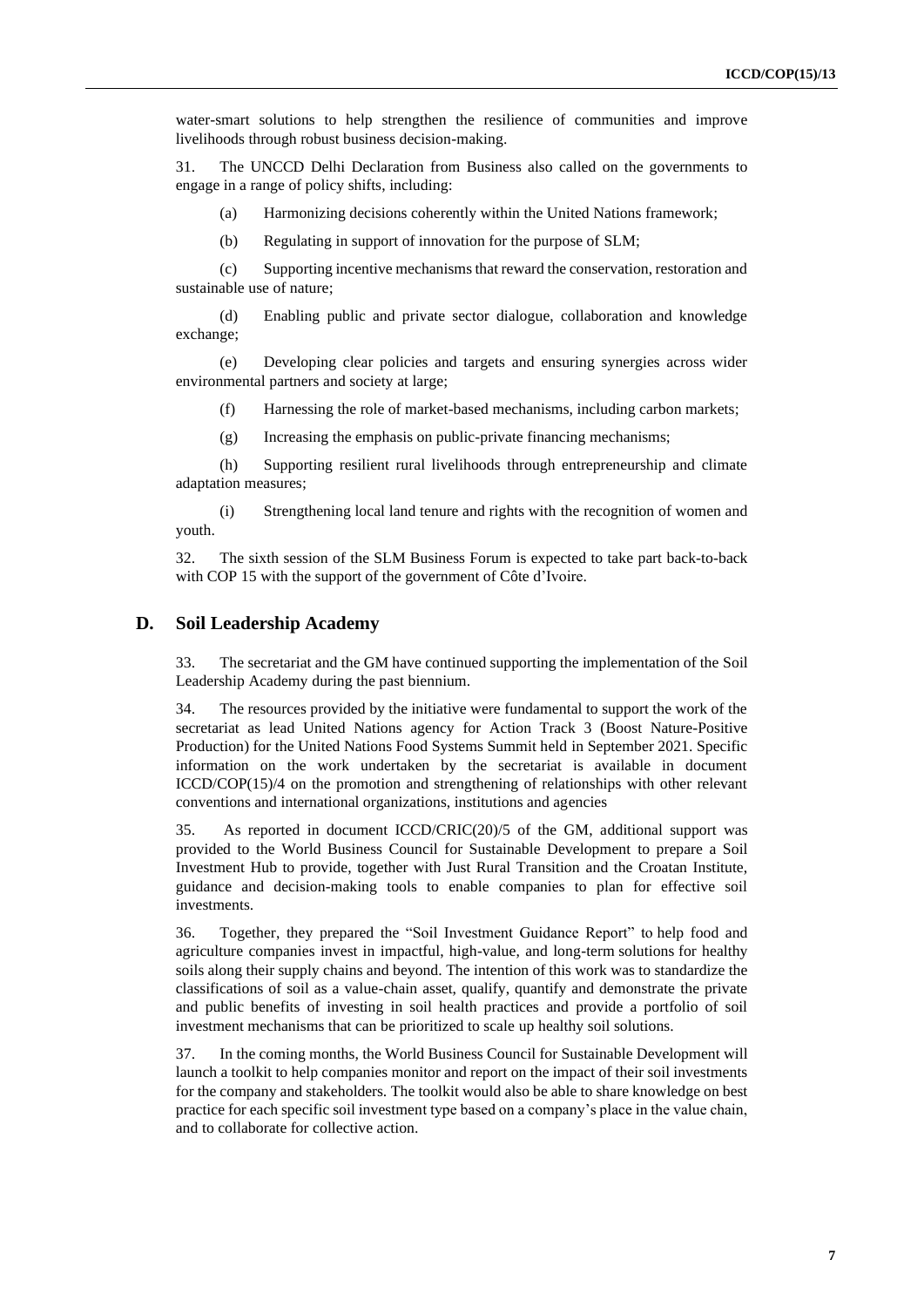#### **E. Promotion of youth entrepreneurship**

38. In the framework of the "Land-based jobs for youth" webinars organized by the secretariat and Deutsche Welle, the secretariat collaborated with youth-led companies and initiatives working with the land using sustainable value chains.

39. The webinar series gave the opportunity to portray the work undertaken by several youth-led companies (all the participants were under 35 years old), including:

(a) Complete farmer<sup>6</sup>: a digital platform for young people to access available land for establishing a farm in Ghana;

(b) eGro<sup>7</sup> : a Danish company working to promote agroforestry and permaculture to protect land and reverse climate change;

(c) Tsoo13<sup>8</sup> : an initiative launched by an agripreneur in Botswana;

(d) BeeHub <sup>9</sup> : a social enterprise aimed at promoting education and the conservation of bees in Guatemala;

(e) Farmizen10: an Indian company that connects consumers with organic local farmers through an app;

(f) TreePlanet<sup>11</sup>: a smartphone-based tree planting game that plants actual trees and promotes reforestation;

(g) The Cacao Project<sup>12</sup>: an initiative promoted by a chef and farmer which provides cacao seeds to farmers in the Philippines;

(h) Food Santé13: a production and processing company for agri-food products in Mali.

40. Additional information on the organization of the webinars is contained in document ICCD/COP(15)/12 on the participation and involvement of CSOs in meetings and processes of the UNCCD.

### **F. Business for Land**

41. Business activities can have a significant impact on land at every point along the value chain, from the sourcing of materials to the cultivation, transportation, production, operations, etc. Forming strategic partnerships with the business sector and engaging it, beyond financial support, in UNCCD implementation is therefore essential for the world to deliver on its commitment to protect land, restore degraded land and scale up actions for combating DLDD and achieving LDN.

42. The growing awareness of consumers and businesses of the importance of topics such as corporate social responsibility has led to an increasing trend in the active participation of the business sector in addressing global environmental issues, and investors increasingly taking environmental, social and governance standards into consideration with investment decisions. In this context, it is important to boost the momentum and attract business sector support and collaboration for LDN.

43. The UNCCD, together with the government of the Republic of Korea, presented the Business for Land initiative on the sidelines of the 10th anniversary celebrations of the Changwon Initiative. Several companies and foundations, including Mirova, Elyx Foundation, GS Retail Co. Ltd., Hyundai Livart and the World Business Forum on

<sup>6</sup> [<https://www.completefarmer.com/>](https://www.completefarmer.com/).

 $7$  [<http://www.egro.dk/>](http://www.egro.dk/).

<sup>8</sup> [<https://www.facebook.com/Tsoo13-248266458878172/>](https://www.facebook.com/Tsoo13-248266458878172/).

<sup>9</sup> [<https://www.beehubguate.com/>](https://www.beehubguate.com/).

<sup>10</sup> [<https://www.farmizen.com/>](https://www.farmizen.com/).

 $11$  [<https://treepla.net/>](https://treepla.net/).

<sup>12</sup> [<https://louisemabulo.com/the-cacao-project>](https://louisemabulo.com/the-cacao-project).

<sup>13</sup> [<https://anzishaprize.org/fellows/adama-kante/>](https://anzishaprize.org/fellows/adama-kante/).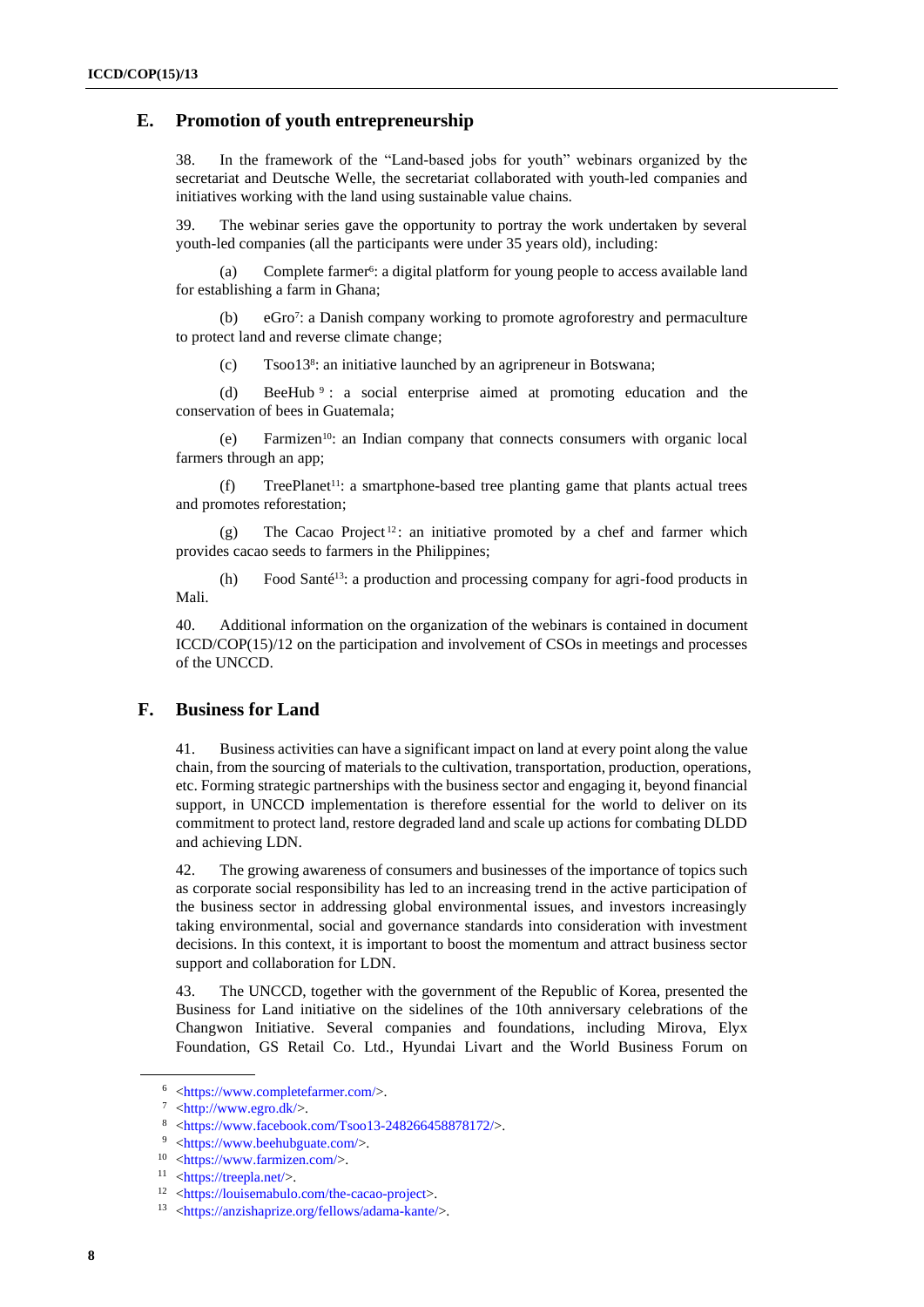Sustainable Development, participated virtually in the presentation, providing the first business for land commitments. The official launch of the initiative will take place at COP 15.

44. The programme aims to facilitate business sector engagement in the implementation of the Convention and the achievement of LDN through strategic partnerships and networking among interested stakeholders, including local communities working on the ground. It will provide opportunities for peer learning and information exchange on innovative and sustainable solutions for combating DLDD, as well as sustainable business models for enterprises contributing to achieving LDN.

45. The programme was conceived and designed to focus on two main components:

(a) Gathering companies' pledges and commitments to achieve LDN;

(b) Identifying concrete business lead projects and partnerships to implement the UNCCD and achieve LDN.

46. The Business for Land initiative will act as a platform to bring together business sector partners from all around the world in supporting and implementing LDN measures.

#### **G. Sourcing challenge**

47. The GGW Sourcing Challenge is a campaign led by the GM, in collaboration with the WEF and other partners, which seeks to enrol major corporate partners in a mission of transforming the Sahel via market-driven, sustainable and ethical supply chains. The objective is to gain commitments to working with ingredients sourced from small scale producers in the Sahel. This challenge will focus on a range of ingredients with a combination of market and impact potential, including fonio, moringa, gum Arabic and many more. In its second stage, the sourcing challenge will focus on dryland products globally.

48. The integration of nature-positive agricultural production into global supply chains with clear and positive economic, social and environmental impacts is a way to not only ensure sustainable impact along the GGW but also as an example of how food and agroforestry systems can transition towards nature-positive actions. The main aim of the sourcing challenge is to increase sustainable economic linkages towards the GGW.

49. As part of the challenge, global supply chain managers will be invited to integrate dryland products into their supply chain. This could be in the form of adopting a new product line (e.g. moringa oil), highlighting an existing product line (e.g. shea) or using dryland products as a composite input (fonio). Supply managers will have to adhere to specific geographical standards, as well as environmental standards and basic standards, such as being part of the Global Compact.

50. Companies that commit to being involved will become official sponsors of the GGW, entitling them to communicate their participation to their staff, shareholders and consumers. Case studies and data on social impact will also be provided.

51. The sourcing challenge will include a sector-wide consultation, including a larger public stakeholder consultation (online) and a virtual workshop, inviting producers, retailers and other stakeholders to provide input on the different steps proposed.

## **IV. Conclusions and recommendations**

**52. The secretariat and the GM have continued engaging actively with the business and industry entities in the implementation of the UNCCD and the achievement of LDN.**

**53. In doing so, they have strengthened their tools through the evaluation of the BES and the preparation of the private sector engagement strategy 2021–2030 which are currently guiding the transparent and diligent method of working with companies. The application of due diligence has been proven to be an extremely useful means of engaging with reliable companies.**